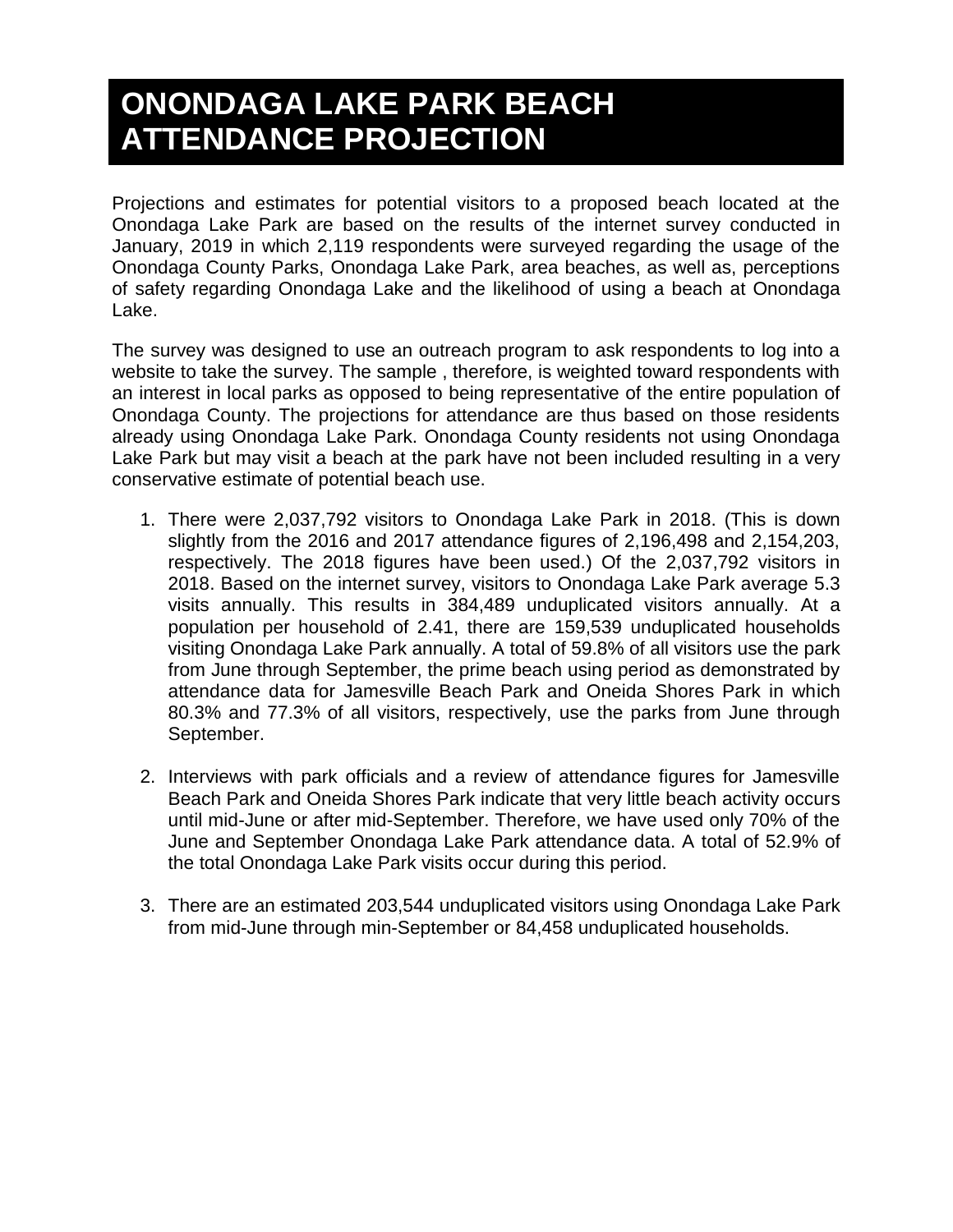|                                                                                       | <b>TOTAL</b>    | <b>UNDUPLICATED</b> | <b>UNDUPLICATED</b> |
|---------------------------------------------------------------------------------------|-----------------|---------------------|---------------------|
|                                                                                       | <b>VISITORS</b> | <b>VISITORS</b>     | <b>HOUSEHOLDS**</b> |
| Total attendance at Onondaga<br>Lake Park (2018)                                      | 2,037,792       | 384,489*            | 159,539             |
| Estimated total attendance at<br>Onondaga Lake Park mid-June<br>through mid-September | 1,078,781       | 203,544             | 84,458              |

\*Visitors average 5.3 visits annually.

\*\*Based on a population per household of 2.41.

4. Based on the internet survey, among those already visiting Onondaga Lake Park within the past 12 months, 70.1% also visit public beaches in the region. Applying this to the mid-June through mid-September attendance of 203,544 yields 142,684 Onondaga Lake Park visitors also visiting beaches in the region.

| Q10-Have you visited Onondaga Lake Park in the past 12 months?<br>Q16-Do you visit any public beaches in the region? |                        |            |       |  |  |
|----------------------------------------------------------------------------------------------------------------------|------------------------|------------|-------|--|--|
|                                                                                                                      |                        |            |       |  |  |
| Q16-Do you visit any public<br>Q10-Have you visited Onondaga                                                         |                        |            |       |  |  |
| Lake Park in the past 12 months?                                                                                     | beaches in the region? |            |       |  |  |
|                                                                                                                      | <b>TOTAL</b>           | <b>YES</b> | NO.   |  |  |
| Q10: Yes                                                                                                             | 92.9%                  | 70.1%      | 29.9% |  |  |
|                                                                                                                      | 1,695                  | 1,154      | 493   |  |  |
| Q10: No                                                                                                              | 7.1%                   | 58.1%      | 41.9% |  |  |
|                                                                                                                      | 130                    | 75         | 54    |  |  |
| <b>Total Respondents</b><br>1.825<br>1,229<br>547                                                                    |                        |            |       |  |  |

5. Among those visiting Onondaga Lake Park within the past 12 months, 38.6% indicate they would use a beach at Onondaga Lake Park for their typical beach activities if one were available. This would total 78.568 visitors.

| Q10-Have you visited Onondaga Lake Park in the past 12 months?<br>Q20—If there were a beach on Onondaga Lake, would you use it hanging out,<br>wading, swimmimg or other uses?       |                                                              |       |       |       |  |  |
|--------------------------------------------------------------------------------------------------------------------------------------------------------------------------------------|--------------------------------------------------------------|-------|-------|-------|--|--|
| Q20—If there were a beach on Onondaga<br>Lake, would you use it hanging out, wading,<br>Q10-Have you visited Onondaga<br>Lake Park in the past 12 months?<br>swimmimg or other uses? |                                                              |       |       |       |  |  |
|                                                                                                                                                                                      | <b>TOTAL</b><br><b>DON'T KNOW</b><br><b>YES</b><br><b>NO</b> |       |       |       |  |  |
| 92.9%<br>50.0%<br>38.6%                                                                                                                                                              |                                                              | 11.3% |       |       |  |  |
| Q10: Yes<br>1,695<br>436<br>565<br>128                                                                                                                                               |                                                              |       |       |       |  |  |
| 7.1%                                                                                                                                                                                 |                                                              | 16.2% | 68.9% | 14.9% |  |  |
| Q10: No<br>12<br>51<br>130<br>11                                                                                                                                                     |                                                              |       |       |       |  |  |
| <b>Total Respondents</b>                                                                                                                                                             | 1.825                                                        | 448   | 616   | 139   |  |  |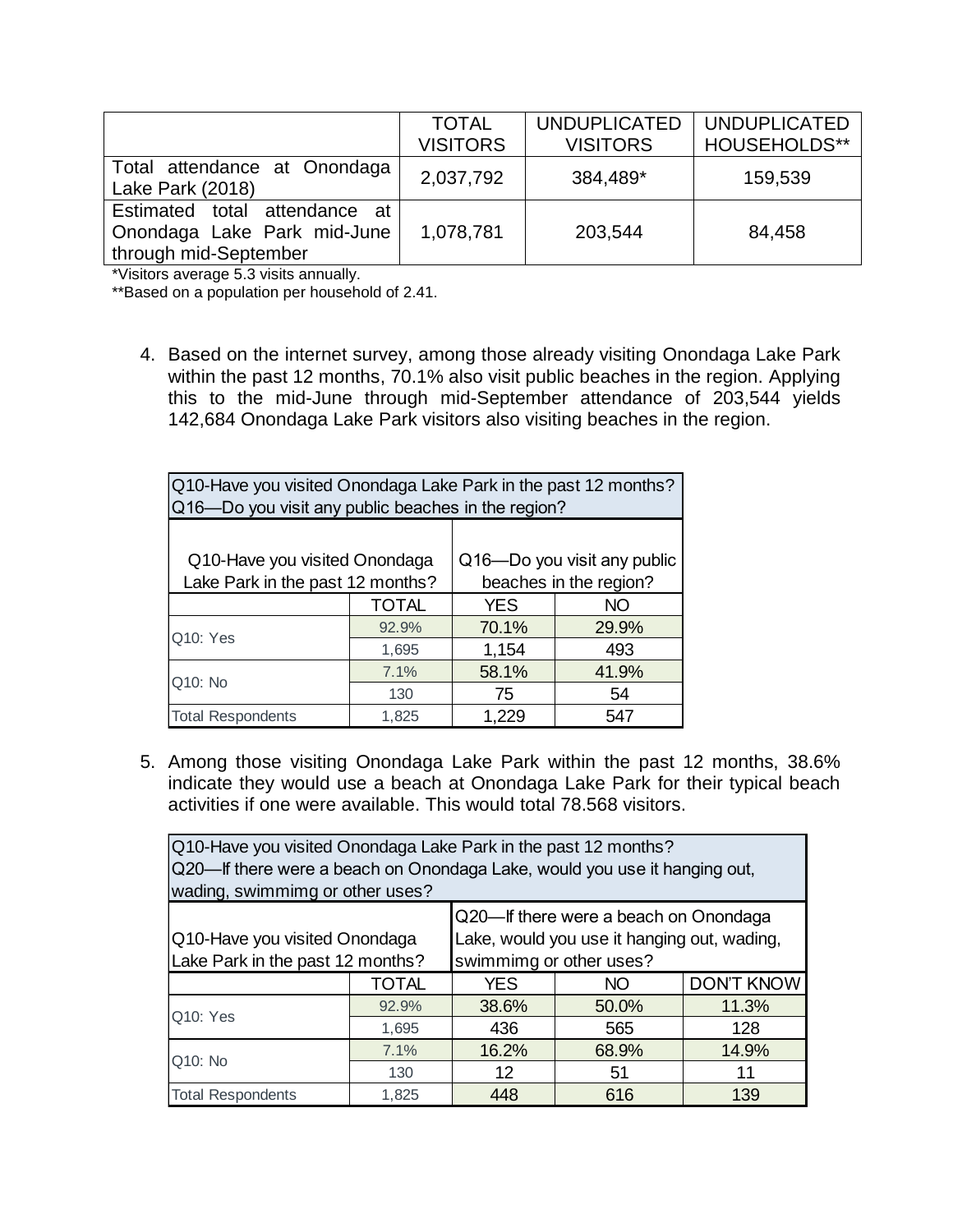6. **According to the internet survey, 23.9% of those visiting Onondaga Lake Park within the past 12 months believe** the lake is safe for swimming. This would total 48,647 of the 203,544 unduplicated visitors from mid-June through mid-September.

| Q10-Have you visited Onondaga Lake Park in the past 12 months?<br>Q21 - Do you agree that Onondaga Lake is safe for swimming?       |                            |                         |  |  |  |  |
|-------------------------------------------------------------------------------------------------------------------------------------|----------------------------|-------------------------|--|--|--|--|
| Q10-Have you visited Onondaga<br>Q21 - Do you agree that Onondaga<br>Lake Park in the past 12 months?<br>Lake is safe for swimming? |                            |                         |  |  |  |  |
| DK/NA<br><b>TOTAL</b><br><b>YES</b><br>NO                                                                                           |                            |                         |  |  |  |  |
| Q10: Yes                                                                                                                            | 92.9%                      | 23.9%<br>21.6%<br>54.6% |  |  |  |  |
|                                                                                                                                     | 1,695<br>385<br>881<br>348 |                         |  |  |  |  |
| 11.8%<br>69.3%<br>18.9%<br>Q10: No<br>7.1%                                                                                          |                            |                         |  |  |  |  |
| 88<br>130<br>15<br>24                                                                                                               |                            |                         |  |  |  |  |
| <b>Total Respondents</b><br>1,825<br>400<br>372<br>969                                                                              |                            |                         |  |  |  |  |

7. At total of 15.5% of all respondents visiting Onondaga Lake Park meet all of the above criteria. This would be a total of 31,600 visitors already using Onondaga Lake Park, use public beaches in the region, would use a beach at Onondaga Lake Park and believe the lake is safe for swimming.

**It is reasonable to assume that there would be at least 31,600 potential first time beach visitors who are already using Onondaga Lake Park, believe the lake is safe for swimming, are currently visiting other beaches in the region and indicated that they would use a beach at the park if it were developed. Onondaga Lake Park visitors also visit beaches in the area an average of 4.3 times annually. The remaining 3.3 visits would be contingent upon providing a positive beach experience on the first visit.**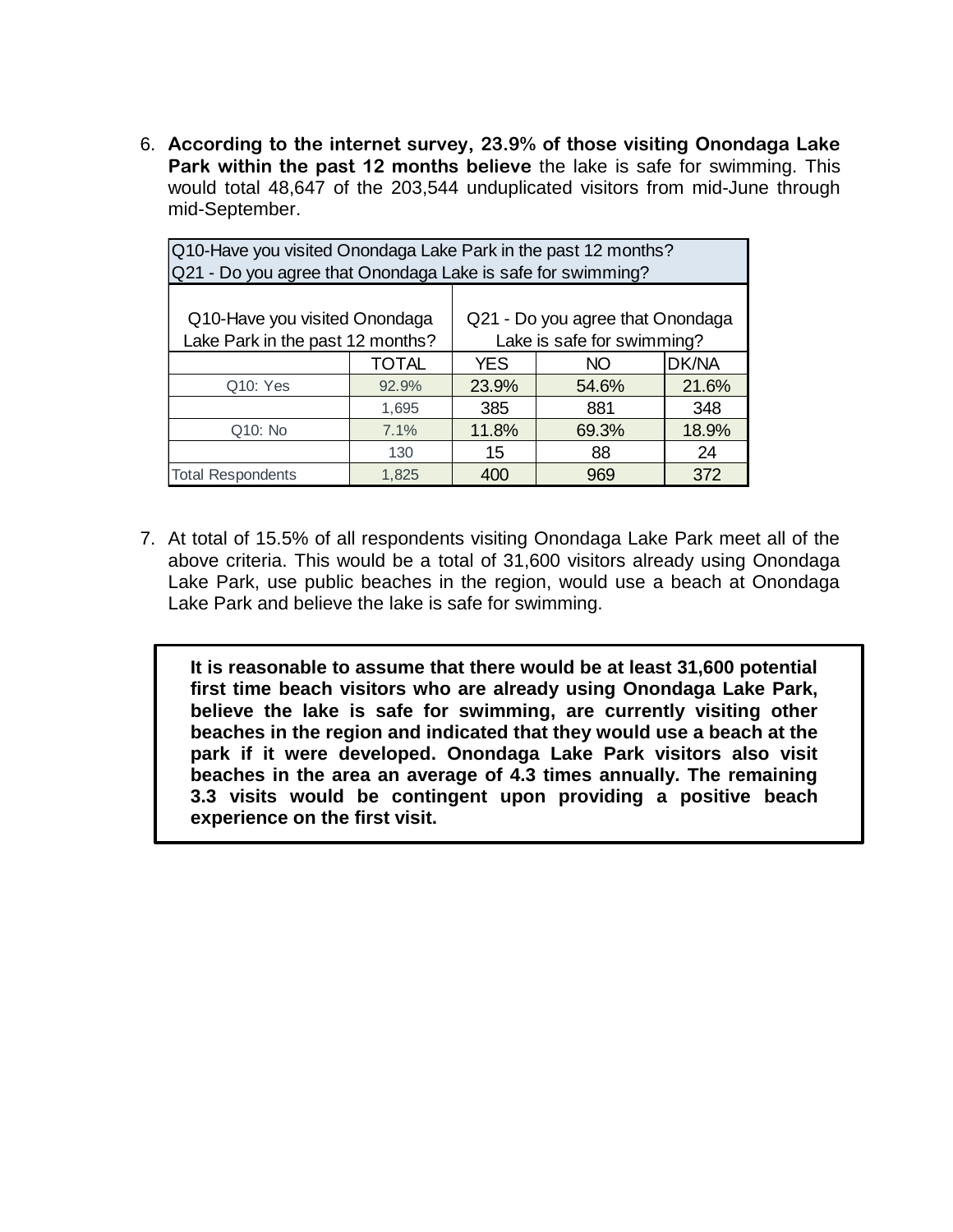8. Following is a summary of Onondaga Lake Park visitors who visit beaches in the area, would use a beach at Onondaga Lake Park and believe the lake to be safe for swimming.

| Onondaga Lake Park visitors also visit beaches in       | 142,684 |  |  |
|---------------------------------------------------------|---------|--|--|
| the area                                                |         |  |  |
| If there were a public beach at Onondaga Lake           | 78,560  |  |  |
| Park, would you use it                                  |         |  |  |
| Do you agree that Onondaga Lake is safe for             | 48,647  |  |  |
| swimming                                                |         |  |  |
| Total meeting all of the above criteria:                |         |  |  |
| Already visit Onondaga Lake Park                        |         |  |  |
| Use public beaches in the region<br>31,600<br>$\bullet$ |         |  |  |
| • Would use a beach at Onondaga Lake                    |         |  |  |
| Park                                                    |         |  |  |
| Believe the lake is safe for swimming                   |         |  |  |

.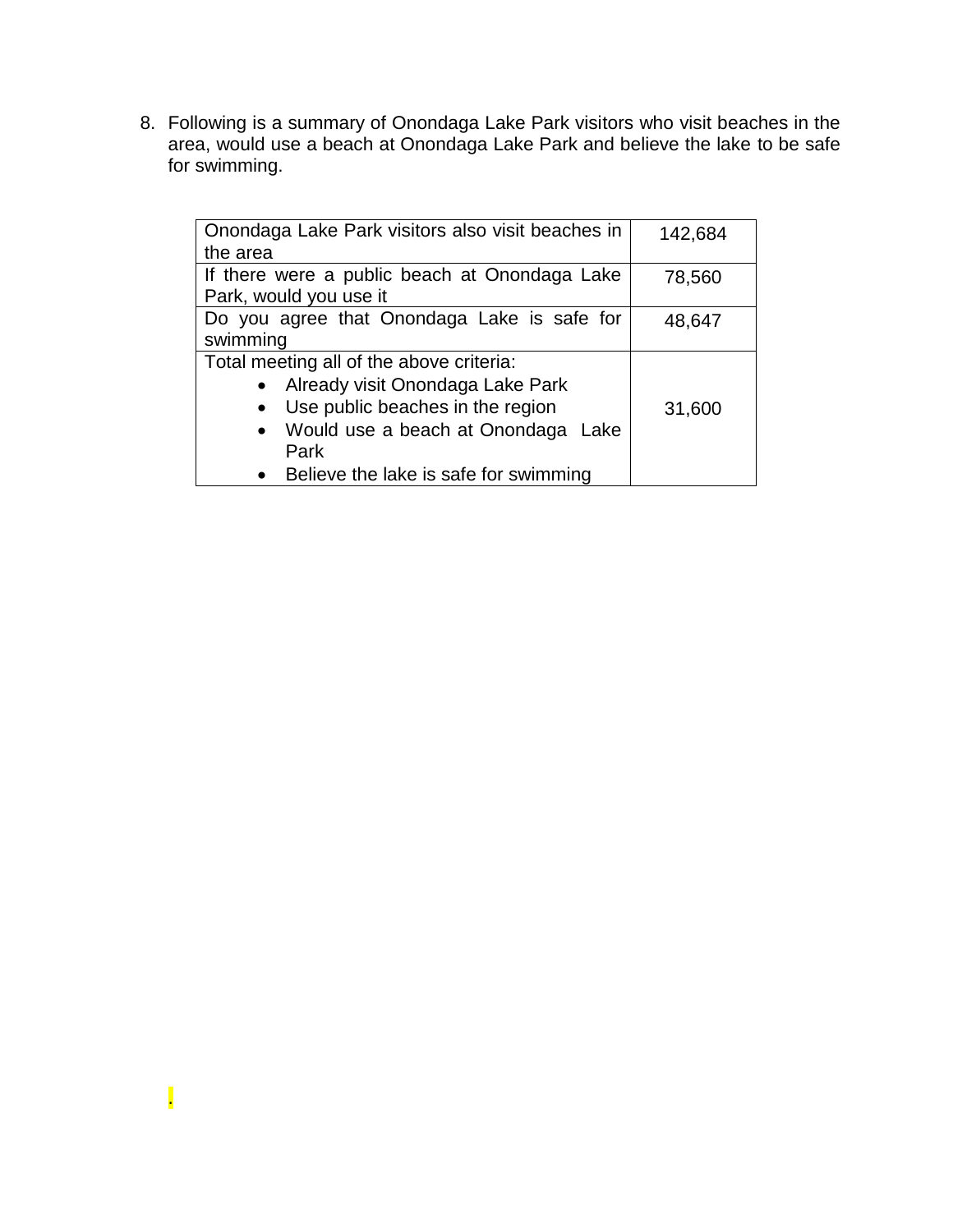Appendix A – Park visitors

| ONONDAGA LAKE PARK, JAMESVILLE BEACH PARK AND ONEIDA |                                              |               |                  |
|------------------------------------------------------|----------------------------------------------|---------------|------------------|
|                                                      | <b>SHORES PARK MONTHLY ATTENDANCE - 2018</b> |               |                  |
|                                                      | <b>JAMESVILLE</b>                            | <b>ONEIDA</b> | <b>ONONDAGA</b>  |
|                                                      | <b>BEACH</b>                                 | <b>SHORES</b> | <b>LAKE PARK</b> |
| January                                              | 1,498                                        | 1,102         | 47,846           |
| February                                             | 1,631                                        | 1,045         | 33,228           |
| March                                                | 1,723                                        | 1,285         | 21,889           |
| April                                                | 1,751                                        | 2,238         | 57,685           |
| May                                                  | 2,613                                        | 7,242         | 163,140          |
| June                                                 | 15,560                                       | 22,162        | 236,738          |
| July                                                 | 16,111                                       | 26,464        | 382,545          |
| August                                               | 6,995                                        | 13,077        | 368,770          |
| September                                            | 18,687                                       | 5,015         | 231,070          |
| October                                              | 1,869                                        | 3,598         | 151,610          |
| November                                             | 1,428                                        | 1,479         | 138,866          |
| December                                             | 1,569                                        | 1,571         | 204,405          |
| Total                                                | 71,435                                       | 86,278        | 2,037,792        |
| June through                                         | 57,353                                       | 66,718        | 1,219,123        |
| <b>September Total</b>                               |                                              |               |                  |
| Mid-June - Mid-                                      | 47,079                                       |               | 1,078,781        |
| September Total                                      |                                              | 58,565        |                  |
| Percent                                              | 65.9%                                        | 67.9%         | 52.9%            |

| <b>ONONDAGA LAKE PARK ANNUAL</b><br><b>ATTENDANCE</b><br>2008 - 2018 |           |  |  |
|----------------------------------------------------------------------|-----------|--|--|
| 2008                                                                 | 1,347,231 |  |  |
| 2009                                                                 | 1,380,003 |  |  |
| 2010                                                                 | 1,480,318 |  |  |
| 2011                                                                 | 1,413,378 |  |  |
| 2012                                                                 | 1,514,928 |  |  |
| 2013                                                                 | 1,607,910 |  |  |
| 2014                                                                 | 1,675,584 |  |  |
| 2015                                                                 | 1,933,067 |  |  |
| 2016                                                                 | 2,196,498 |  |  |
| 2017                                                                 | 2,154,203 |  |  |
| 2018                                                                 | 2,037,792 |  |  |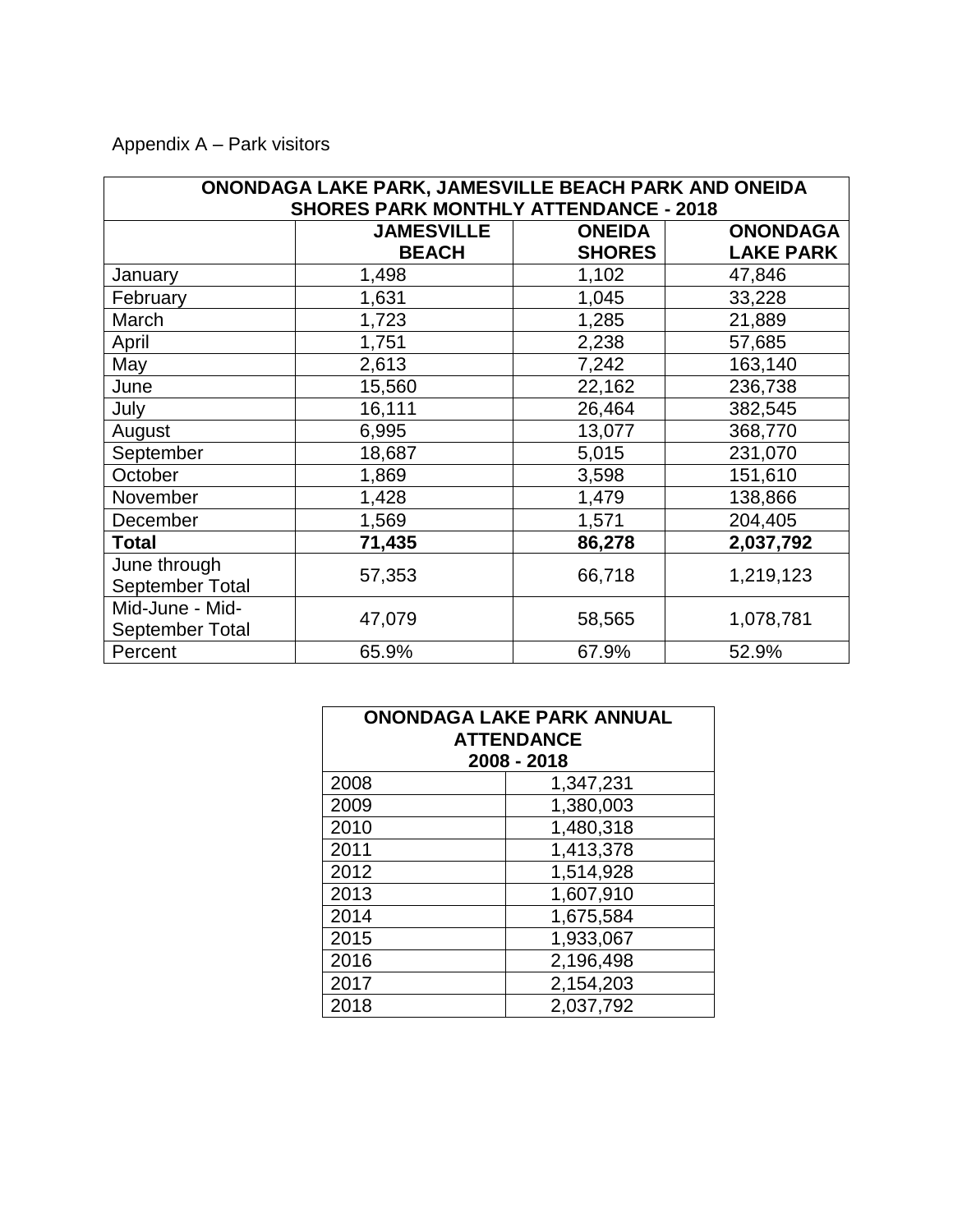Appendix B – Screen for "Yes"

Q10 - Have you visited Onondaga Lake Park in the past 12 months?

Q16 - Do you visit any public beaches in the region?

Q20 - If there were a beach on Onondaga Lake, would you use it for any of these purposes?

Q21 - Do you agree that Onondaga Lake is safe for swimming?

Total responses replying "Yes" to all four questions 263

## **DEMOGRAPHICS**

| <b>GENDER</b>     |                                                   |       |       |  |
|-------------------|---------------------------------------------------|-------|-------|--|
|                   | <b>SCREEN FOR "YES"</b><br><b>UNIVERSE</b>        |       |       |  |
|                   | <b>PERCENT</b><br><b>PERCENT</b><br><b>NUMBER</b> |       |       |  |
| Male              | 163                                               | 62.0% | 49.5% |  |
| Female            | 91                                                | 34.6% | 45.6% |  |
| Prefer not to say |                                                   | 4.9%  |       |  |
| <b>Total</b>      | 100.0%<br>100.0%<br>263                           |       |       |  |

| POPULATION PER HOUSEHOLD |                                 |                 |                |  |
|--------------------------|---------------------------------|-----------------|----------------|--|
|                          | <b>SCREEN FOR "YES"</b>         | <b>UNIVERSE</b> |                |  |
|                          | <b>PERCENT</b><br><b>NUMBER</b> |                 | <b>PERCENT</b> |  |
| One                      | 28                              | 10.6%           | 11.0%          |  |
| Two                      | 33.7%<br>88                     |                 | 36.2%          |  |
| <b>Three</b>             | 57                              | 21.8%           | 20.0%          |  |
| Four                     | 63                              | 24.1%           | 20.0%          |  |
| Five                     | 8.0%<br>21                      |                 | 9.2%           |  |
| Six or more              | 1.9%<br>5                       |                 | 3.5%           |  |
| Total                    | 263                             | 100.0%          | 100.0%         |  |